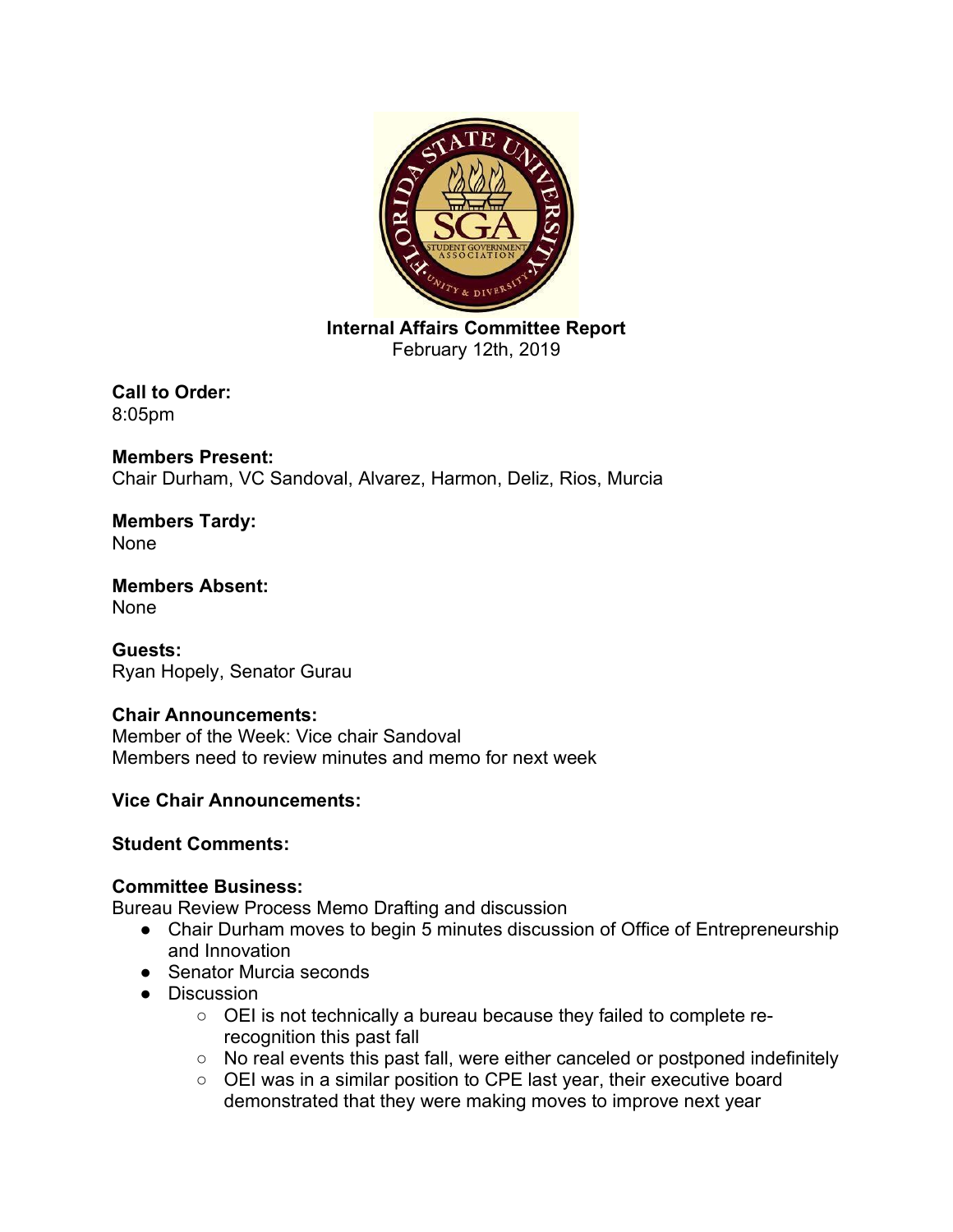- The Jim Moran School of Entrepreneurship did not exist when this OEI was created, it's reasonable to assume that OEI's services are not as needed with a school of entrepreneurship absorbing some of its duties
- Only 5 students utilized OEI's entrepreneurial advising this year, and it's worth noting that both major and non-major students seeking advising can go to the advising office of the Jim Moran school
- OEI is more accessible to students as a bureau than as a separate college
- Motion to vote on OEI's retention as a bureau: Alvarez
- Murcia Seconds
	- Yes: Sandoval
	- No: Alvarez, Deliz, Harmon, Murcia, Rios
	- Abstention: None
- The committee shall recommend that OEI not be retained as a bureau
- Motion for 5 minute roundtable discussion for drafting of the Internal Affairs memo regarding next steps for OEI: Alvarez
- Murcia Seconds
- $\bullet$  See memo when avaiilable
- Chair Durham moves to open the floor for discussion on the Office of Governmental Affairs
- Deliz seconds
- Discussion
	- OGA has done a lot of work improving their work with local government, bringing non-political science majors into the Noles Engaged in Politics program
	- Strong recommendation to continue to work with local government
	- Review outreach in creating the legislative agenda
	- Work more with the agency advisory committee
- Alvarez moves to close discussion and call the question
- Murcia seconds
- Vote on retention of OGA
	- Yes: Alvarez, Deliz, Harmon, Murcia, Rios, Sandoval
	- No: None
	- Abstentions: None
- The committee shall recommend that OGA be retained as a bureau
- Motion for 5 minute roundtable discussion for drafting of IA memo regarding next steps for OGA: Chair Durham
- Harmon Seconds
- See memo when available
- Chair Durham moves to the open the floor for discussion on the Center for Participant Engagement
- Sandoval seconds
- Discussion
	- CPE has made a complete 180 from last year, has done more this fall than in the last 3 years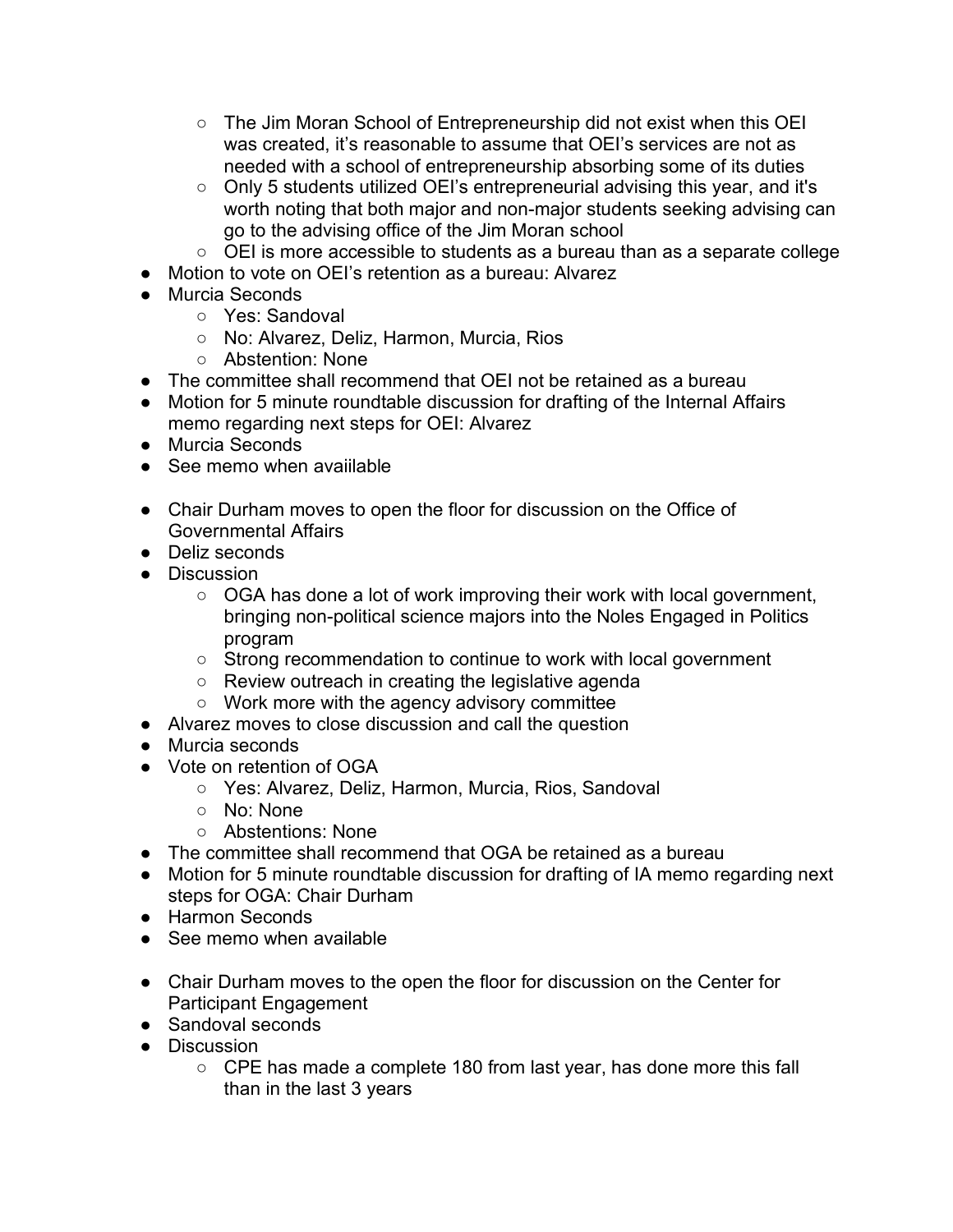- Membership is growing and eboard is productive
- Steps are being taken for a good future eboard transition
- VC Sandoval moves to close discussion and call the question
- Murcia Seconds
- Vote on retention of CPE
	- Yes: Alvarez, Deliz, Harmon, Murcia, Rios, Sandoval
	- o No: None
	- Abstention: None
- The committee shall recommend that CPE be retained as a bureau
- Chair Durham moves to open 5 minute discussion for drafting of IA memo regarding next steps for CPE
- Alvarez seconds
- See memo when available
- Senator Rios moves to open the floor for discussion on the Student Council for Undergraduate Research and Creativity
- Deliz seconds
- Discussion
	- SCURC needs to keep up the good work!
	- Need to effectively transition their exec board since they are losing most of their board
	- Commend them for a successful revision of the peer review process to further improve the integrity of the OWL and FSU's undergrad research
- Alvarez moves to end discussion and call the question
- Senator Murcia Seconds
- Voting on retention of SCURC as a bureau
	- Yes: Alvarez, Deliz, Harmon, Murcia, Rios, Sandoval
	- No: None
	- Abstentions: None
- The committee shall recommend that SCURC be retained as a bureau
- Murcia moves to open 5 minute discussion drafting of IA memo regarding next steps for SCURC
- Rios seconds
- See memo when available
- Senator Rios moves to open the floor for discussion on the Office of Student **Sustainability**
- Harmon seconds
- Discussion
	- OSS has a mirror organization that is a university entity that does a lot of the same work
	- OSS has not improved with programming
	- Their AD and treasurer never got confirmed before senate
	- They need to differentiate themselves from sustainable campus
	- Should be more SGA and legislation centered, work with the sustainability ad hoc committee